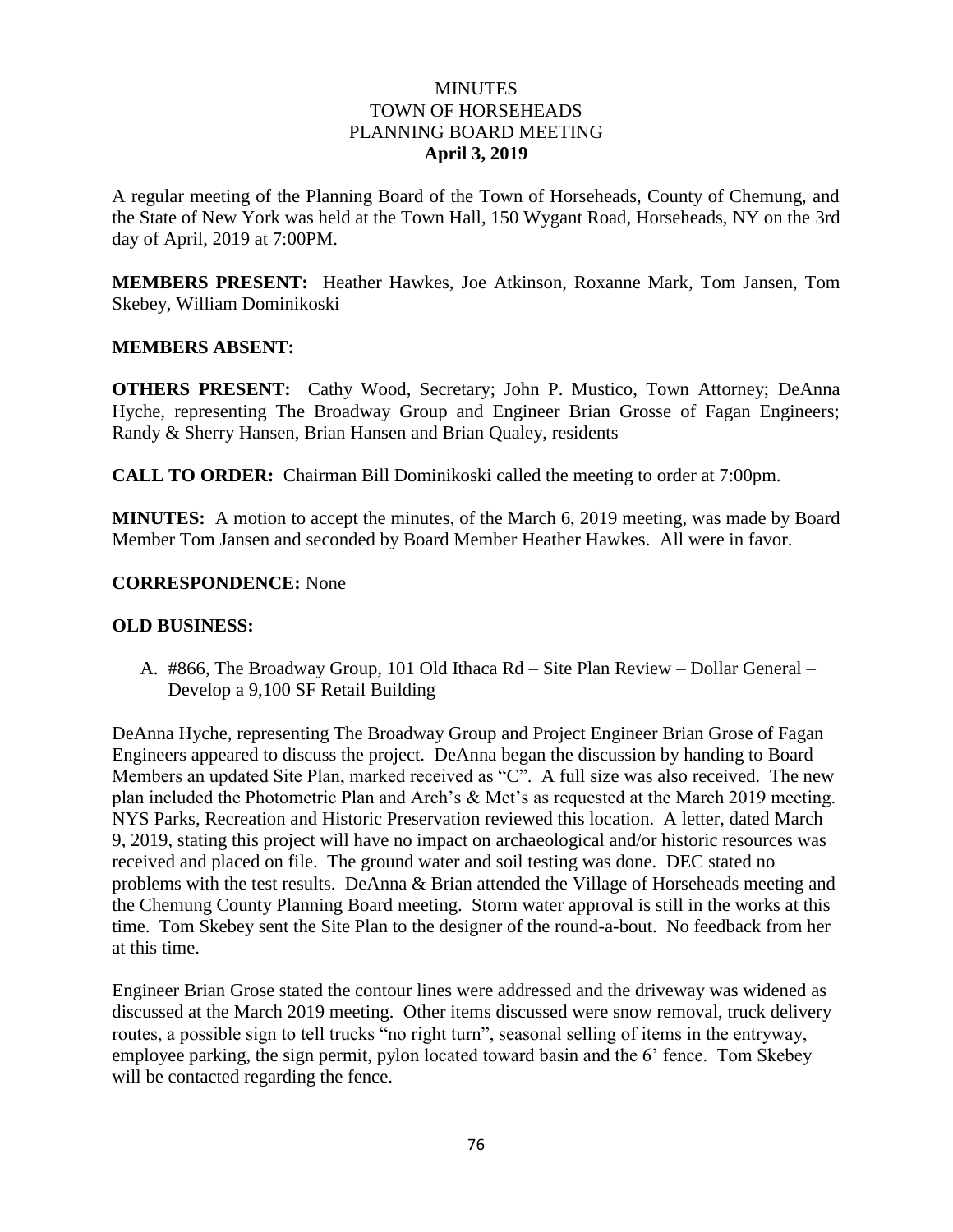The Board reviewed and discussed all eleven (11) questions of Part 2 of the SEQR. The response to each question is as follows:

- 1. No, material conflict with the adopted land use plan or zoning regulations. The project site is zoned Business and is a permitted use under the existing zoning ordinance.
- 2. No, the project is consistent with use. The project will have minimal/small impact upon the land use.
- 3. No, will action impair the character or quality of the existing community. The project may improve the existing community.
- 4. No, action will have an impact on the environmental characteristics that caused the establishment of a Critical Environment Area (CEA). There are no CEAs located in Chemung County.
- 5. No, action will result in an adverse change in the existing level of traffic or affect existing infrastructure for mass transit, biking or walkway. The level of service will have minimal/small impact upon the community.
- 6. No, action will cause an increase in the use of energy and it fails to incorporate reasonably available energy conservation or renewable energy opportunities. New York State's energy code requirements must be followed.
- 7. No, action will impact existing public or private water supplies or public or private wastewater treatment utilities beyond the current ability of the suppliers to accommodate.
- 8. No, impact on the character or quality of important historic, archaeological, architectural or aesthetic resources. SHPPO letter was received
- 9. No, adverse impact upon natural resource. No wetlands in the area.
- 10. No, increase in the potential for erosion, flooding or drainage problems. All drainage must be kept on property during and after construction.
- 11. No, action would create a hazard to environmental resources or human health.

Part 3 of the SEQR is the Lead Agency's determination of significance summary. As a result, of the discussion of Part 2 of the SEQR, the Planning Board determined, based on the information and analysis above the proposed action will not result in any significant adverse environmental impacts. Chairman Bill Dominikoski check marked the appropriate box, signed and dated the SEQR, April 3, 2019. This project was classified as an unlisted action by the Planning Board in accordance with the State Environmental Review. It will not have any significant adverse environmental impacts.

**A motion to Accept SEQR was made by:** Board Member Tom Jansen and Seconded by Board Member Roxanne Mark.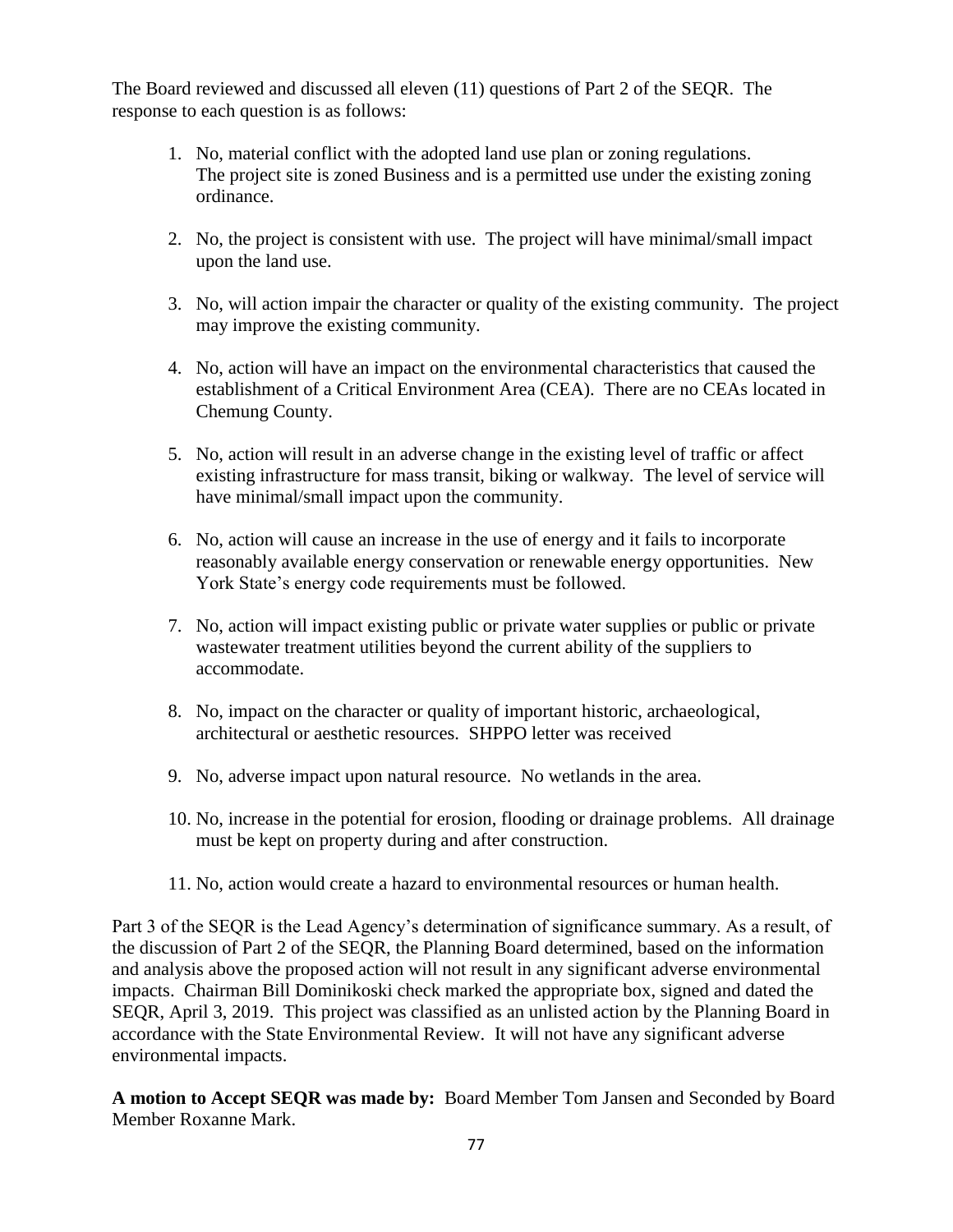#### **RESOLUTION #4 OF 2019**

# **RESOLUTION TO APPROVE #866, THE BROADWAY GROUP, 101 OLD ITHACA RD – FINAL SITE PLAN REVIEW– DOLLAR GENERAL – DEVELOP A 9,100 SF RETAIL BUILDING – CONTINGENT UPON STORMWATER APPROVAL AND SPEDES PERMIT**

Motion by: Board Member Joe Atkinson Seconded by: Board Member Heather Hawkes

**WHEREAS,** The Broadway Group, made application for construction of a 9,100 sf footprint retail building, 101 Old Ithaca Rd, by way of application, dated, February 26, 2019, SEQR, dated February 26, 2019 and Tax Map, received February 25, 2019, dated January 11, 2019, Project #2017.023-016, marked received as "A", and

**WHEREAS**, the location is zoned Business, and

**WHEREAS,** on March 6, 2019, DeAnna Hyche, representing the Broadway Group and Brian Grose, of Fagan Engineers, appeared before the Planning Board and a discussion was held, and

**WHEREAS,** the site foot print is 9,100 sf, the retail building will be approximately 7,300 sf, and

**WHEREAS,** all light will remain on site, the vestibule light will remain on when the store closes, a sign will be on the building above the entrance, another sign will be free standing, there will be 32 parking spaces, and

**WHEREAS,** trucks will not be allowed to make a right hand turn when leaving the site, and

**WHEREAS,** public water and sewer are available, and

**WHEREAS,** on March 25, 2019 an updated site plan was received, marked received as "B", and

**WHEREAS,** on March 26, 2019 the Village of Horseheads responded to referral stating no recommendation and returned for local determination, and

**WHEREAS,** on April 3, 2019, a positive response to referral was received from the Chemung County Planning Board, and

**WHEREAS,** on April 3, 2019, DeAnna Hyche, representing the Broadway Group and Brian Grose, of Fagan Engineers, appeared before the Planning Board and a discussion was held, and

**WHEREAS,** DeAnna Hyche presented to Board Members a full size updated site plan, revised date March 25, 2019, titled The Broadway Group Horseheads Site, marked received as "C", that included the Photometric Plan and Arch's & Met's as requested, and

**WHEREAS,** on April 3, 2019, a copy of the SHPPO Letter was received along with e-mail correspondence regarding the water and soil testing, and

**WHEREAS,** approval of storm water is pending, and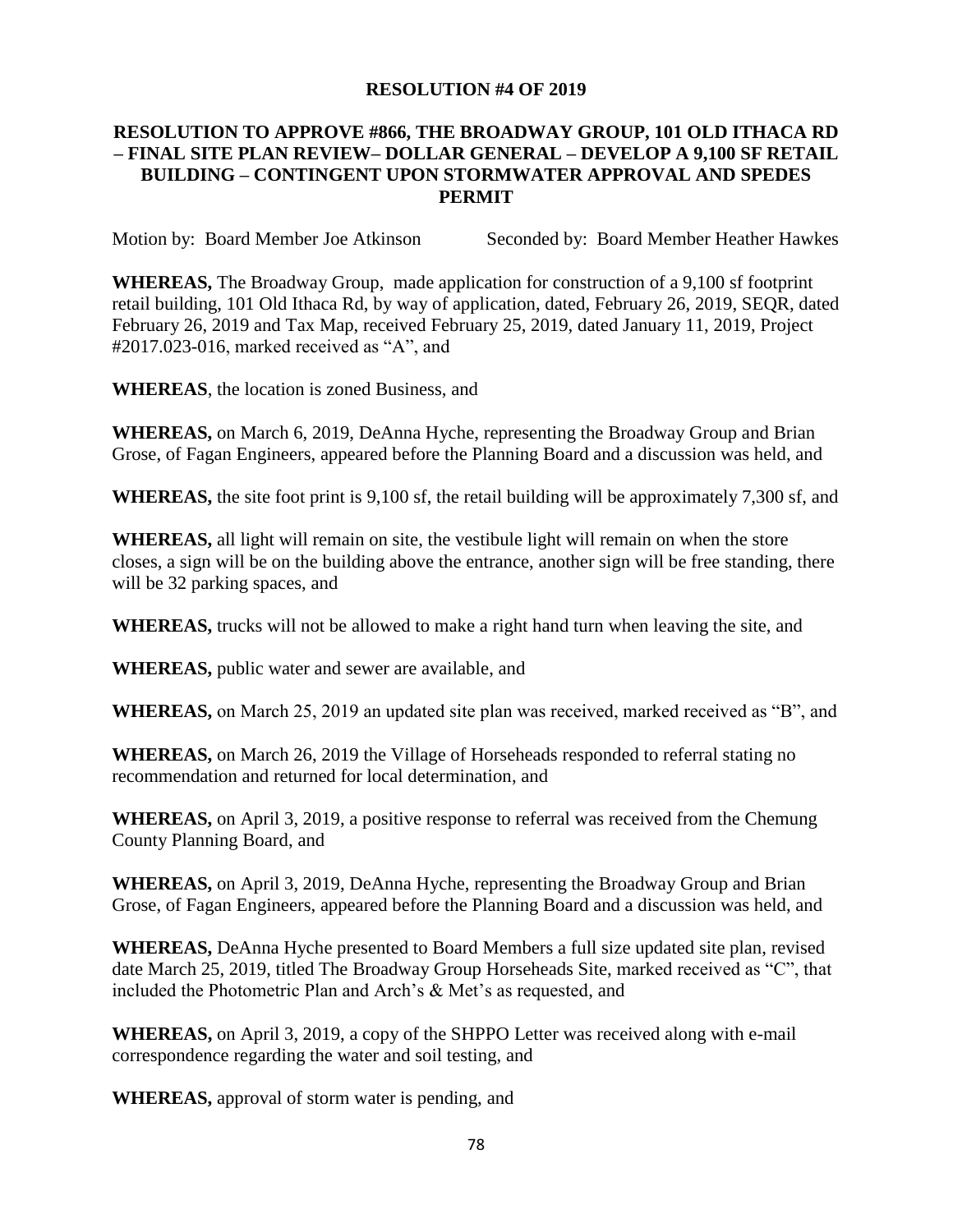**WHEREAS,** on April 3, 2019, after review of the SEQR, the Planning Board, as lead agency, has determined the project is an unlisted action and will not have a coordinated review pursuant to Part 617, Article 8 (SEQRA) of Environmental Conservation Law and project will not have a significant adverse environmental impact. A negative declaration is issued for project, and

**WHEREAS,** the Planning Board has duly considered the same, and

**NOW, THEREFORE, BE IT RESOLVED,** the Planning Board of the Town of Horseheads, approves the Broadway Group application for construction of a 9,100 sf footprint retail building, located at 101 Old Ithaca Rd, application dated, February 26, 2019, SEQR, dated February 26, 2019, Site Plan, revised date March 25, 2019, Project #2017.023-016, marked received as "C" and approved without modification except authorized by this Board contingent upon the following conditions:

- 1. All drainage to remain on site, and
- 2. Tom Skebey to receive an approved storm water plan, and
- 3. Spedes permit.

**AYES:** (6) Hawkes, Atkinson, Mark, Jansen, Skebey, Dominikoski **NAYES:** (0)

### **NEW BUSINESS:**

A. #808D, Ken Witter – Vargo Rd – Major Subdivision

The applicant did not appear. Tom Skebey began the discussion. According to the map, the Parsons own Parcel C-1 and Parcel C-2 and would like to purchase an additional 52.199 acres. Ken Witter would like to split 52.199 acres from the remaining land he owns and sell it to the Parsons. A Public Hearing will be held May 1, 2019. This item will carry to the May 2019 meeting.

**A motion to add Ken Witter, Vargo Rd (50.00-3-46.1) Additional Split, Major Subdivision to the agenda was made by:** Board Member Joe Atkinson and Seconded by Board Member Tom Skebey.

B. #808E, Ken Witter – Vargo Rd (50.00-3-46.1) – Major Subdivision

Tom Skebey explained, the purchaser of the Bahantka residence would like to purchase Parcel A-5 from Ken Witter. Parcel A-4 will be the only lot left in that area. A Public Hearing will be held May 1, 2019. This item will carry to the May 2019 meeting.

# **RESOLUTION #5 OF 2019**

# **RESOLUTION TO CALL FOR A PUBLIC HEARING FOR PROJECT #808D AND PROJECT #808E, KEN WITTER – VARGO RD – MAJOR SUBDIVISIONS**

Motion by: Board Member Tom Jansen Seconded by: Board Member Joe Atkinson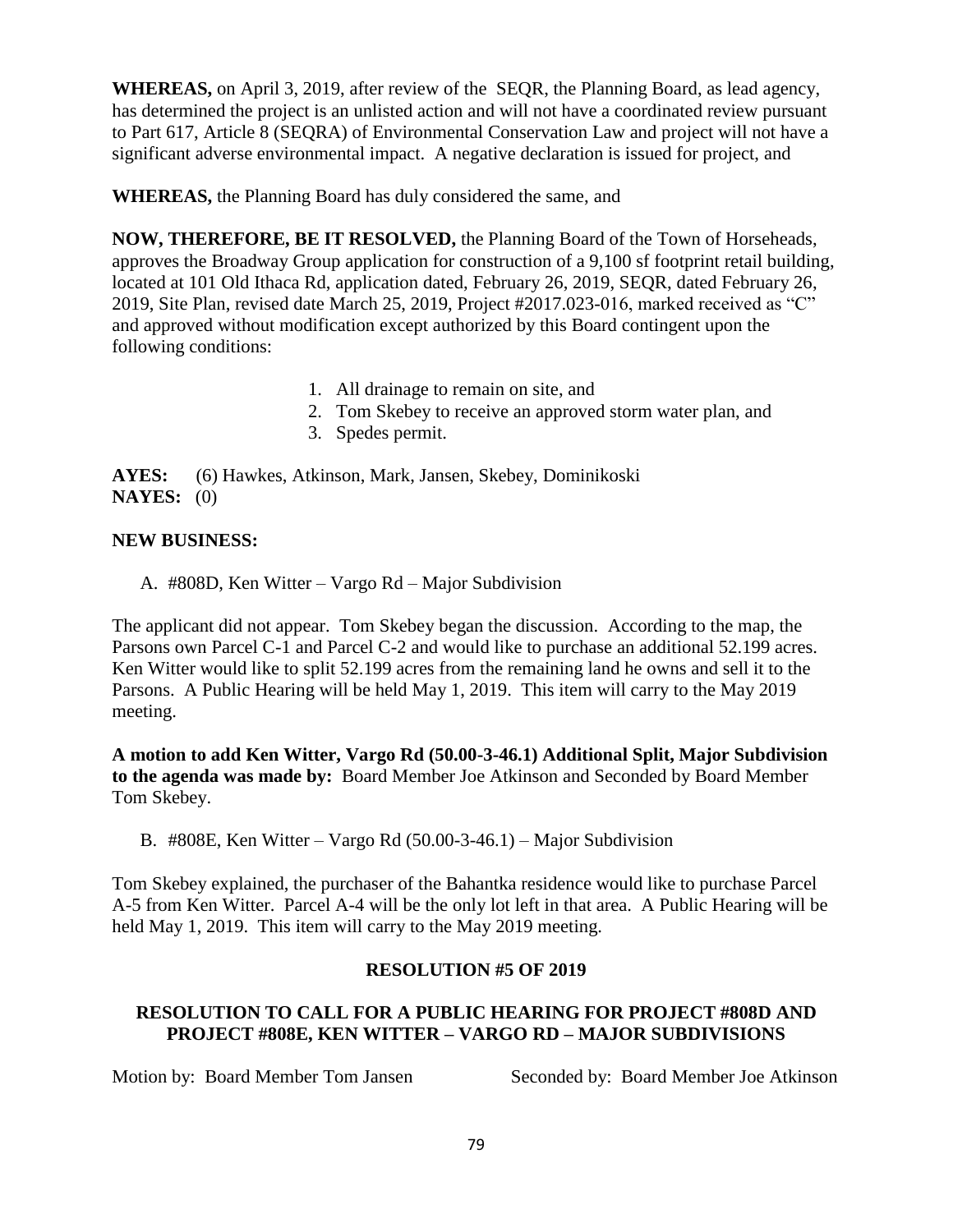**WHEREAS,** agenda item #808D, Ken Witter, made application for a Major Subdivision, Vargo Rd (50.00-3-8) by way of application, dated, dated March 22, 2019, SEQR dated March 25, 2019 and Tax Map, dated March 24, 2019, Job #12197.09, marked received as "A", and

**WHEREAS,** agenda item #808E, Ken Witter, made application for a Major Subdivision, Vargo Rd (50.00-3-46.1) by way of application, dated April 2, 2019, SEQR dated April 2, 2019 and Tax Map, revised date April 2, 2019, Job #12197.09, marked received as "A", and

**WHEREAS,** on April 3, 2019, the Town Planning Board meeting a discussion was held, and

**WHEREAS,** the applicant did not appear, and

**WHEREAS,** Ken Witter previously received approval for subdivision of all his lots located on Vargo Road, and

**WHEREAS,** with regards to agenda item #808D, the Parsons own Parcel C-1 and Parcel C-2 and would like to purchase an additional 52.199 acres, and

**WHERES,** Ken Witter would like to split 52.199 acres from the remaining land he owns and sell it to the Parsons, and

**WHEREAS,** a motion to add agenda item #808E, was made by Board Member Joe Atkinson and Seconded by Board Member Tom Skebey, all were in favor, and

**WHEREAS,** the purchaser of the Bahantka residence would like to purchase Parcel A-5 from Ken Witter, and

**WHEREAS,** Parcel A-4 will be the only lot left in that area, and

**WHEREAS,** the Town Planning Board, having duly considered the same,

**NOW, THEREFORE, BE IT RESOLVED,** the Town Planning Board of the Town of Horseheads, will hold a Public Hearing, May 1, 2019, at 7:00 pm, 150 Wygant Road, Horseheads, NY, for Project **#**808D (50.00-3-8), Ken Witter – Vargo Rd – Major Subdivision and #808E (50.00-3-46.1) Ken Witter – Vargo Rd – Major Subdivision.

**AYES:** (6) Hawkes, Atkinson, Jansen, Mark, Skebey, Dominikoski **NAYES:** (0)

# **OTHER BUSINESS:**

A. Cell Tower – Code Review

The Town of Catlin held a public hearing regarding this topic. Joe Atkinson attended this meeting to observe and shared what information he gathered. The discussion touched upon cell tower fires, locked gates, fueling, licensing and decommissioning cell towers. This item will carry to the May 2019 meeting.

B. Referral from Town Board – Review Existing Ordinance with regards to Road Setbacks